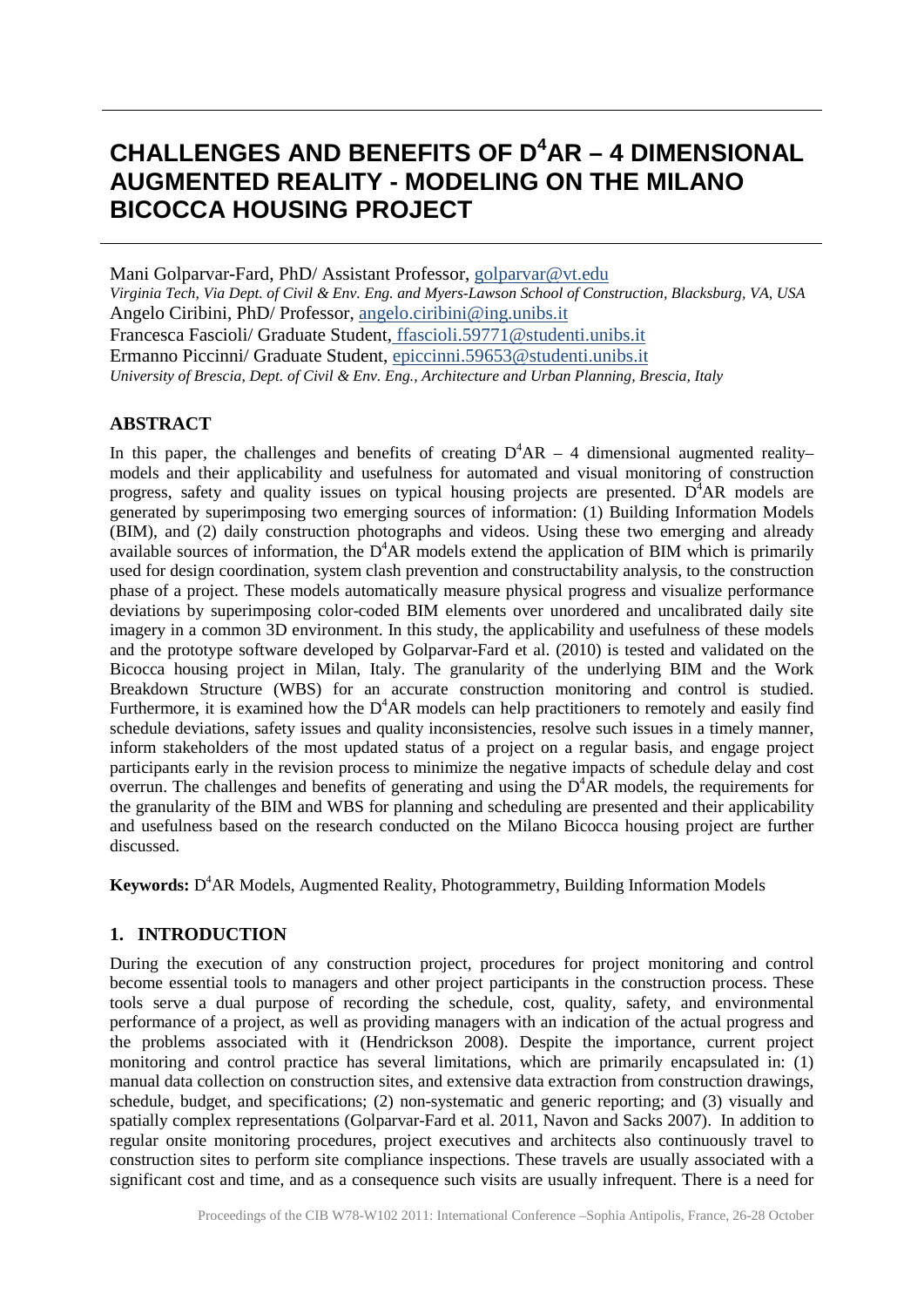techniques that can provide quick and accurate indications of the existence and the extent of performance deviations.

In contrast to the current practice of progress monitoring which includes manual data *collection*, *analysis*, and *reporting*, most research in automated progress monitoring and control primarily focus on automated measurement of physical quantities by spatial sensing technologies (Turkan et al. 2010, Golparvar-Fard et al. 2009, and Bosché 2009, Golparvar-Fard and Peña-Mora 2007). The application of these technologies is currently gaining attention as the outcome of every construction project is a tangible physical product, and its components primarily form the critical activities in the project schedule. An intuitive way to automate monitoring of construction performance, and highlight deviations and non-compliances is to generate an as-planned model which contains information about schedule, cost, quality, safety, and environment, and compare it with an as-built model which represents the actual performance. Over the past decade, a number of research studies have supported this concept. Cheok et al. (2000) used a terrestrial laser scanner and demonstrated real-time assessment of construction progress based on as-built 3D models. Jaselskis et al. (2005) explored the applications of using laser scanning for the purpose of accurate construction measurements. Golparvar-Fard and Peña-Mora (2007) proposed an approach for comparison of time-lapse imagery with Building Information Models (BIM) for the purpose of visualizing construction progress deviations. Golparvar-Fard et al. (2009) presented an approach for automated reconstruction of sparse 3D point cloud models using daily construction photographs and proposed a method for integrated visualization of these point clouds with 4D BIM. Bosché et al. (2009) introduced an automated approach for progress tracking by fusing 3D CAD and time-stamped 3D laser scanned point cloud models. Golparvar-Fard et al. (2010) proposed a new method to automatically generate dense 3D point cloud models from unordered site image collections (without any need for GPS or wireless location tracking), integrate with 4D BIM, automatically measure performance deviations through a new computer vision and machine learning algorithm, and finally visualize deviations using a traffic light metaphor.

The research presented here builds upon the approach proposed by Golparvar-Fard et al. (2011, 2010, and 2009) which is extended for comparison of *nD* building information models with daily construction photo and video collections. Since physical progress constitutes the critical activities in a project schedule, it is easy to see the value of automated progress monitoring. The automated process should facilitate the current challenges associated with the practice of progress monitoring, enhance reliability of monitoring activities, and provide an effective communication channel. In addition, remote sensing technologies might concurrently support multi-project or program controls in a costeffective way.

The benefits of BIM for design coordination, system clash prevention and constructability analysis are nowadays realized by most architecture, engineering, and construction (AEC) companies. These benefits are rapidly turning BIM into a binding component of AEC contracts and enable its application as a proper baseline for remote project monitoring and control. Availability of cheap and high resolution digital cameras on the other hand, as well as high speed internet on construction sites enable rapid collection, analysis, and sharing of daily construction images and videos on a massive scale. The availability of such rich visual information which captures dynamic construction scenes at minimal cost enables 3D geometrical reconstruction and visualization of as-built models at high resolution (Golparvar-Fard et al. 2009). Using these two emerging and already available sources of information, Golparvar-Fard et al. (2011, 2010, and 2009) proposed the  $D^4AR - 4$  dimensional augmented realitymodeling which simultaneously visualizes as-built and as-planned models, automatically measures progress, and visualizes deviations by superimposing color coded BIM over site imagery in a common  $3D$  environment. In this study, the applicability and usefulness of the  $D<sup>4</sup>AR$  modeling and the prototype software developed by Golparvar-Fard et al. (2010) is tested and validated on the Bicocca housing project in Milan, Italy. The study of the  $D^4AR$  modeling and automated monitoring on European construction sites can identify potential cultural and operational limitations, and enables full examination of the applicability of this approach in an actual remote setting.

The specific goals of this research are to study (1) the required granularity for the BIM, and (2) the work breakdown structure (WBS) required as part of the planning and scheduling process, for an accurate and automated monitoring of construction progress. It further investigate how the  $D^4AR$ models can help practitioners to remotely and easily find schedule deviations, safety issues and quality inconsistencies, resolve such issues in a timely manner, inform stakeholders of the most updated status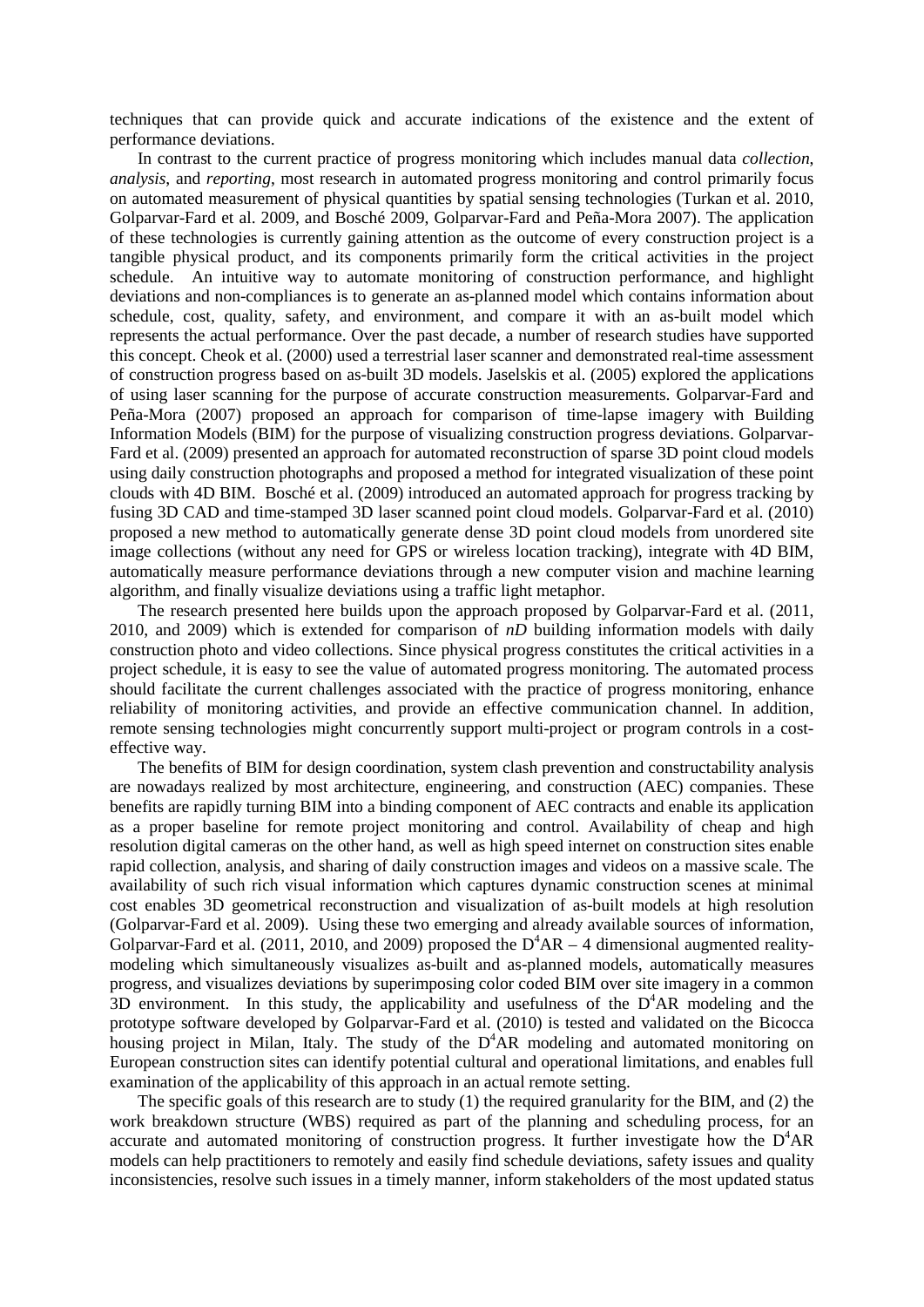of a project on a regular basis, and engage project participants early in the revision process to minimize negative impacts of the schedule delays and cost overruns. The challenges and benefits of using the  $D^4AR$  models, the requirements for granularity of BIM and the WBS, as well as their applicability and usefulness are further discussed. Figure 1 shows an overview of the process, organization, and product (POP) in the proposed project planning, monitoring, and control procedure. The figure shows that the models generated and used throughout the design, pre-construction and construction phase of a project are logically integrated. i.e., they all access shared data, and a change in any of these models should highlight or change the dependent aspects of the related models. In the following, the project case study is first introduced. Next the process of 3D, 4D and the  $D^4AR$ modeling is presented. Finally, the challenges along with the observed and perceived benefits of the integrated process are discussed.



Figure 1: Overview of the Product-Organization-Process (POP) involved in different parts of an integrated *planning*, *monitoring* and *control* system.

# **2. THE PROJECT, PARTICIPANTS, AND MOTIVATIONS FOR USING 3D, 4D AND 4D AR MODELING**

The Bicocca housing project encompasses seven energy efficient high-rise residential buildings located at the Bicocca district, in the north-eastern area of Milan, Italy. The €18M project is developed and built by Cooperativa Muratori E Braccianti Di Carpi (CMB). The particular building project which is investigated in this paper is a 17-story reinforced concrete structure (fifteen-story superstructure), and was started on April 2010 and is scheduled for completion in July 2012. Figure 2 shows a rendered image of the Bicocca building #2's BIM in addition to the site layout.



Figure 2: (a) Rendered image of the Bicocca high-rise building project, and (b) the site layout.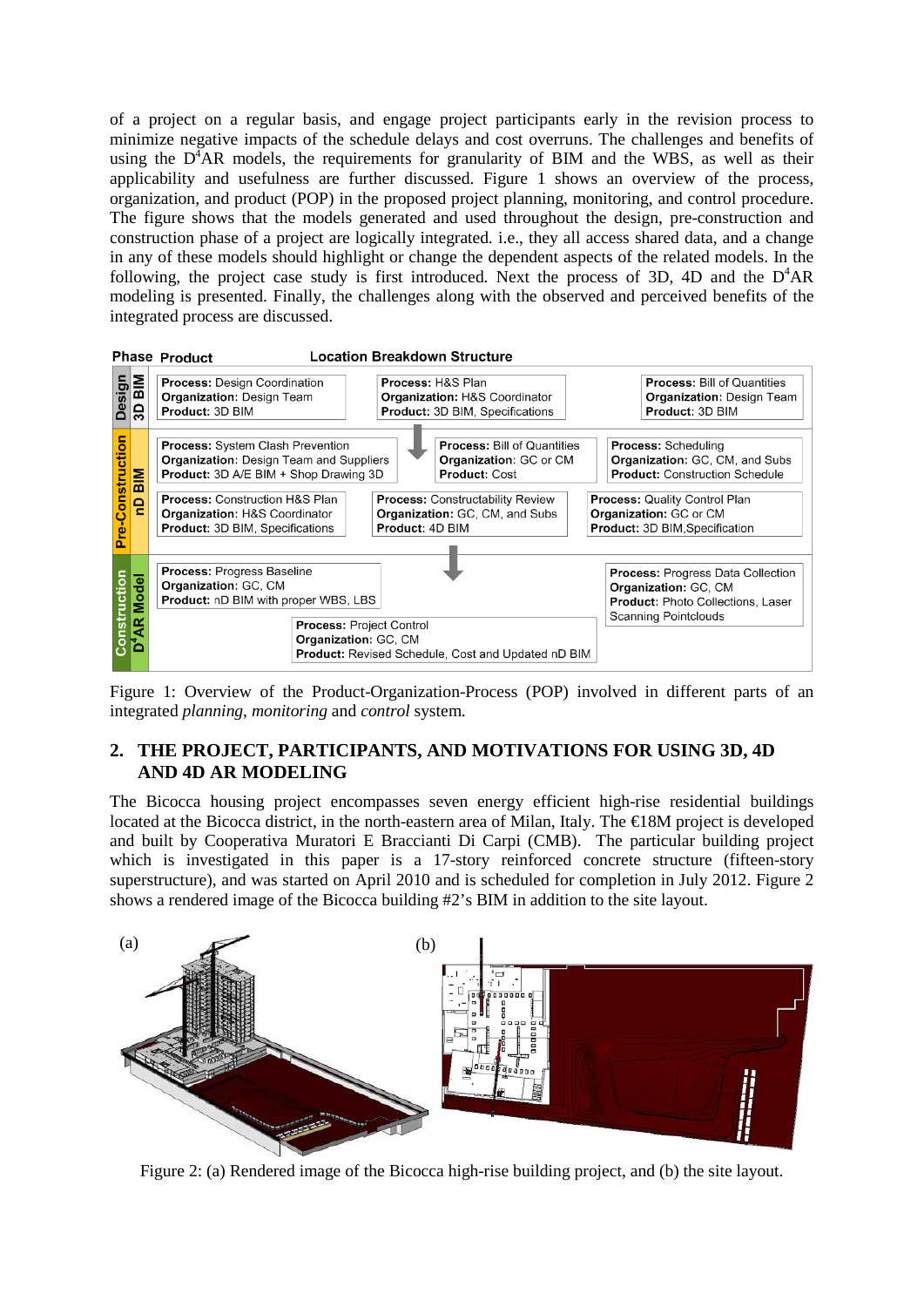In this project, the general contractor allowed the authors to conduct a case study to find opportunities on how 4D models can facilitate pre-construction clash prevention and constructability reviews, and how their site personnel can be trained to take pictures and improve monitoring and control procedures established in their project. The scope of the conducted study was mainly on monitoring of the early finish of the critical activities associated with the structural skeleton elements. The following section presents how the as-planned and as-built information were collected.

### **3. AS-PLANNED AND AS-BUILT INFORMATION**

#### **3. 1 As-Planned Data Collection**

In order to prepare a proper *plan* that could be used for constructability reviews, and form a baseline for revision and improvement of the schedule, the 3D building information model developed during the design phase was enhanced and linked with the construction schedule. In this particular project, the construction schedule was also significantly improved to provide the required level of detail for accurate progress monitoring and achieve the following objectives:

- 1. To enhance collaboration and communication during the detailed design stage;
- 2. To facilitate the design review process, conduct system class prevention, and highlight the non-compliances through coordination amongst architects, structural engineers and building system designers;
- 3. To support and improve the constructability plan among the general and trade contractors;
- 4. To review the schedule in an efficient way, and enable revision and validation of the plan; and
- 5. To report, record, and communicate the construction safety plan.

Provided with an adequate level of detail, not only 4D BIM serves as a strong collaborative tool during design and pre-construction stages of a project, but also enables accurate tracking of physical progress. One of the main challenges in this particular case study was that the Italian client had not requested BIM to be developed as part of the contract. Since in this project, the benefits of BIM were mainly being observed by the general and trade contractors, the design team was not motivated to take an active role in this effort. Particularly the design team was not interested since the color coding in the D<sup>4</sup>AR model could have identified a need for additional work on improving the Work Breakdown Structure (WBS), the Organization Breakdown Structures (OBS), and the Location Breakdown Structure (LBS) even after the completion of the design process. Even if BIM is requested as a binding component of the contract, there is still a chance that the contractor may only develop the model for preconstruction constructability reviews, and overlook further added-values through the application of the 4D BIM during the construction execution. The  $D^4AR$  modeling's requirements on the granularity of the 4D Model and the preferred locations of the controllers may need to be taken into account before the approval of the site layout plan. Figure 3 highlights the BIM's desired level of detail for an effective  $D^4$ AR modeling and monitoring.



Figure 4: The formwork scaffolding and shoring are modeled as part of the as-planned model.

The construction schedule is primarily linked to a 3D BIM to facilitate project planning, visualization of construction progress, and constructability reviews. The 4D model enables the construction team to closely work with project participants, simulate various operational plans, and find the best alternatives. Nonetheless in this study, there was a need for particular attention to the level of detail in the 4D model so that it can be effectively used as a baseline for progress monitoring. The level of the detail in the 4D model was envisioned to identify physical performance deviations at construction operation level. In this case, a color coding, similar to Golparvar-Fard et al. (2007) is useful in understanding the reasons behind a particular delay. Furthermore a special attention was given to make sure that the 4D model can enable the  $D<sup>4</sup>AR$  modeling to track progress in the time units necessary for a comprehensive Earned Value Analysis (EVA).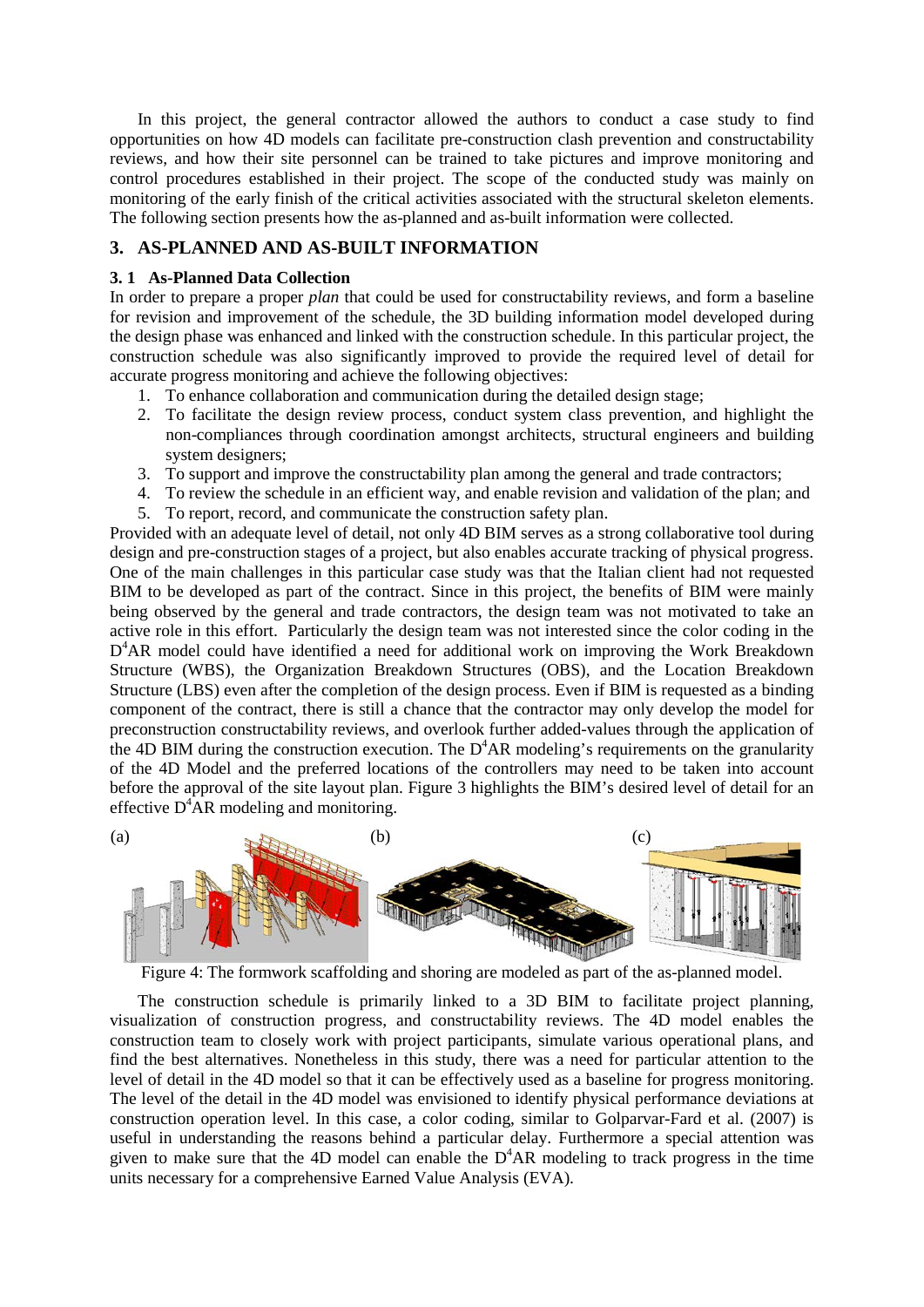#### **3. 2 As-Built Data Collection**

The monitoring program considered for this project mainly consists of collecting visual information and comparing those with the *plan* to identify performance deviations. In addition to providing a platform for automated detection of physical progress, visual information (images and videos) enables assessment and control of safety and quality issues. In this project, two types of as-built data were collected: (1) daily construction photo collections; and (2) construction operation videos. In order to familiarize the team with the  $D^4AR$  modeling approach, a set of pilot studies was initially conducted. Since there was no direct opportunity for training, the end users were provided with a set of guidelines for visual data collection to make sure the collected images have the required minimum baseline and overlap as proposed in Golparvar-Fard et al. (2009).

# **4. THE D4 AR MODELING**

Figure 4 maps the process of generating the  $D^4AR$  models from the project geometry, schedule, and as-built information. As observed in this figure, the *plan* information (3D BIM, schedule, budget, and specifications) were used to generate a 4D spatio-temporal and an integrated *nD* model. In addition, the photographs and videos were categorized and indexed based on their collection time. These visual data were used to generate 3D as-built point cloud model and register the site imagery. Finally the *nD* and the as-built point cloud models were integrated with a supervised registration process as proposed in Golparvar-Fard et al. (2011) and formed the  $D^4AR$  model. The  $D^4AR$  software viewer enables the users to query information from the *nD* BIM on demand and highlight elements using a traffic-light metaphor.



Figure 4: Overview of the data and process in implementation of the  $nD$ , and the  $D^4AR$  model.

The research team received two project schedules from the general contractor. The initial project schedule was generated in April 2010 and the revised version was dated October 2010. The level of detail in these schedules was sufficient enough to empower CMB to prepare summary schedules, and bill of quantities, but it required further improvement for  $4D$  and the  $D^4AR$  modeling. Given the requirement of granularity, the research team generated a highly-detailed 3D BIM. Nonetheless, there was also a need for a schedule that can enable monitoring of progress on a daily basis. Consequently, the WBS was revised and improved to enclose a high level of operational detail (e.g., visualizing different stages of forming, pouring, and placing concrete elements) and enable daily monitoring of construction progress.

In this project, the project participants were not benefiting from a central repository for image and video collections. Thus, the team started with a set of initial experiments. The minimal number of photos and their wide distribution in this initial experiment did not provide enough overlap or a reasonable baseline for a dense point cloud reconstruction. Over the course of a few experiments, more pictures were taken. In addition to taking pictures, high definition (HD) videos were also captured in few experiments. The HD videos become beneficial as it minimized the amount of control required for an effective photography. Figure 5 shows three 3D point cloud models that were generated during the construction of the building's substructure. In this figure, (a), (b), and (c) are reconstructed with 30, 20 and 20 images collected on 17/4, 3/20, and 3/20 respectively. In 5.a, the spatial resolution of the images were about 4 megapixels, while in 5.b and c, about 3 megapixels. Figure 5.a was reconstructed in 35 minutes while 5.b and (c) were processed in about 26min (computation benchmarked on an Intel i7 with 12GBs of RAM on a Linux platform). These initial experiments familiarized the research team with the process of image and video collection. While as construction evolves, the process of taking photos becomes more challenging due to occlusions caused by progress of other elements (static) and equipment and crew (dynamic), yet the initial outcome of these experiments were promising.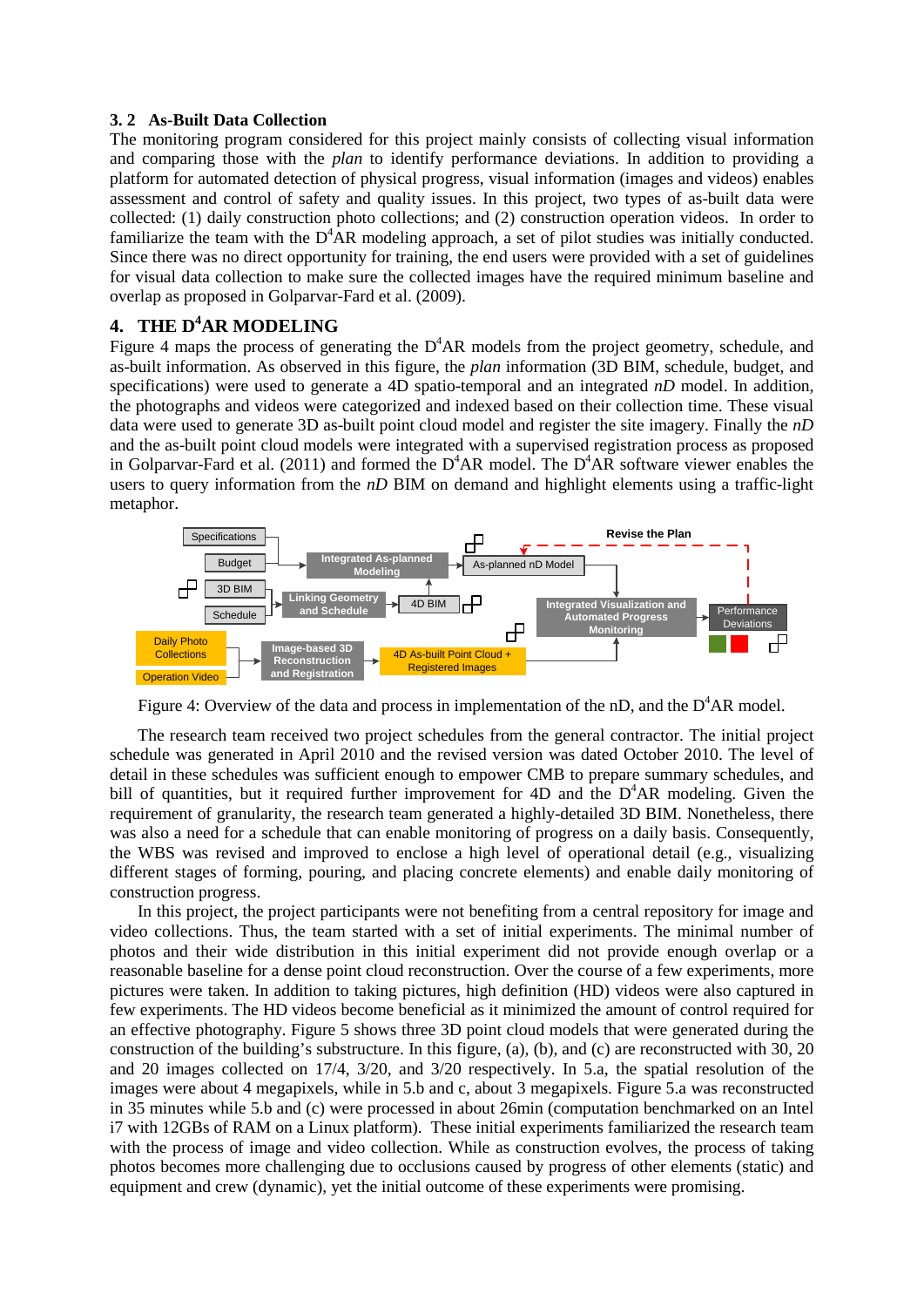

Figure 5: (a) Image-based 3D reconstruction of the building substructure with 30 4-megapixel images; (b) and (c) 3D point cloud models generated with 20 3-megapixel images highlighting the formwork and temporary scaffolding.

Figures 6 and 7 illustrate two dense 3D point cloud model generated using 40 two-megapixel and 30 3-megapixel images that were captured from the  $8<sup>th</sup>$  and the  $10<sup>th</sup>$  floor respectively. In these figures, point clouds had densities of 1,360,715 and 431,586 points and were reconstructed in 57 and 38 minutes respectively. In these experiments, the recall - percentage of the images that were successfully registered to the 3D point cloud model - was 1.0. The computation time for generating these point cloud models was benchmarked on a Linux 64-bit platform running on an Intel i7 Core with 12GBs of memory. Figure 6.a shows the 3D reconstruction of the  $8<sup>th</sup>$  floor construction. As observed, the operational details including the formwork, shoring, the rebar are all reconstructed. Figure 6.b and c show the point cloud from the same camera, while (c) shows an image-based rendering of the synthetic view observed in (b).



Figure 6: (a) Image-based 3D reconstruction of the building  $8<sup>th</sup>$  floor construction using 40 twomegapixel images; (b) Synthetic rendering of the as-built point cloud from a camera viewpoint; (c) Rendered image along with the as-built point from the same camera viewpoint.

Figure 7 also shows the construction operational detail at the  $10<sup>th</sup>$  floor. In Figure 7.a, b and c, the site is being observed from actual camera locations while the locations are preserved and the viewpoints are changed to let the user jointly explore the 3D point cloud model and the registered imagery. These reconstructed point cloud models provide inspectors with the ability to remotely investigate site logistics, in addition to monitoring safety or quality performance metrics.



Figure 7: Image-based rendering of the construction operation details at the  $10<sup>th</sup>$  floor with 30 3megapixel images.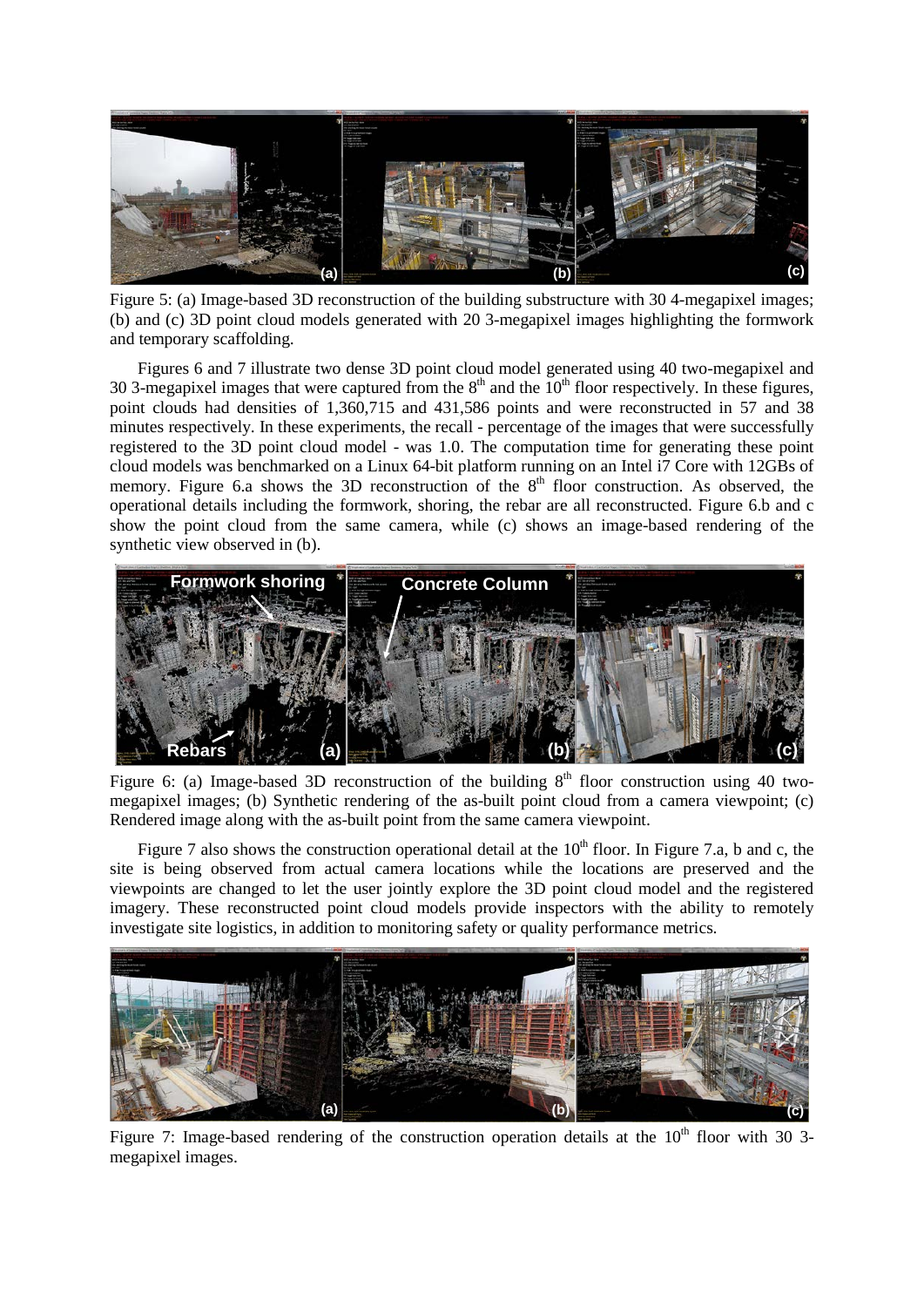Finally Figure 8 shows the  $D^4AR$  model of the site. Figure 8.a shows the point cloud; 8.b illustrates the BIM rendered in the native  $D^4AR$  modeling viewer, and finally 8.c demonstrates a part of the 3D BIM which overlaps with 8.a. Here, the geometrical properties of a column are queried and demonstrated to the user.



Figure 8: (a) Synthetic rendering of the  $8<sup>th</sup>$  floor under construction; (b) 3D BIM rendered in the D<sup>4</sup>AR viewer; and (c) geometrical information of a column queried from the 3D BIM.

# **5. CHALLENGES ENCOUNTED AND OBSERVED AND PERCEIVED BENEFITS**  WHILE BUILDING THE 3D, 4D AND D<sup>4</sup>AR MODELS

The construction of the  $D^4AR$  models posed a number of challenges related to the geometry (level of detail), the plan and the schedule (work breakdown structure), the linking of the geometry and the schedule for formation of a proper baseline for progress monitoring, the as-built visual data collection (photo collections and videogrammetry), and finally generating an integrated augmented reality scene. Some of these issues are quite common during the development of 4D models, especially when the 3D BIM is created without considering the need for 4D modeling (construction planning), or the  $D^4AR$ modeling (automated progress monitoring). Furthermore, the construction of a  $D<sup>4</sup>AR$  model requires detailed project schedule, scope and expected performance information. Some of this information is precisely what that the project participants need for development and revision of 4D models, and other information mainly relates to the as-built performance, and maybe not available due to a lack of construction operation details during the planning phase. An overall valuable contribution of the  $D^4AR$ modeling is that it can show when the performance (scope, schedule, cost, safety, and environment) has reached the desired level, and where additional data collection, or reasoning is needed. Due to the required level of detail for the  $D^4AR$  modeling, the modeling process needs to be built into the planning phase; otherwise the challenges may overweight the benefits. The following provides the challenges, along with the perceived and observed benefits of the conducted research experiment:

**5.1 Level of granularity in the 4D model:** In this particular project, the 2D architectural and engineering drawings, and the construction schedule that were prepared by the developer and the general contractor were not anticipated to be used for integration and improvement of coordination among project participants. Nor the contractor intended to use this information for model-based cost estimation or pre-construction constructability analysis. Hence, the authors who were passive members of the project generated the 3D BIM without any particular feedback from the contractor or other project participants.

Despite the importance, in Italy, designers and contractors usually follow a traditional project delivery which results in 2D drawings, technical specifications, bill of quantities, and etc. This issue implies that in these cases, there is a chance that the Work Breakdown Structure may not be carefully structured. Consequently the breakdown structure needs to be amended and revised during the construction operation, which this process may compromise the code compliances. For an accurate progress monitoring, the 4D BIM needs to include the sequence of operations and trades workflow, and may involve analysis of the trades skills, workmanship and production of the machinery. Such high level of detail might not be available during the planning stage. If the client does not require 3D and 4D BIM to be generated throughout the design and pre-construction phase, given the challenges associated with modeling operation details, it will be difficult to highlight the benefits of the  $D^4AR$ modeling. Of course if the developer demands the general contractor to generate the 4D model, these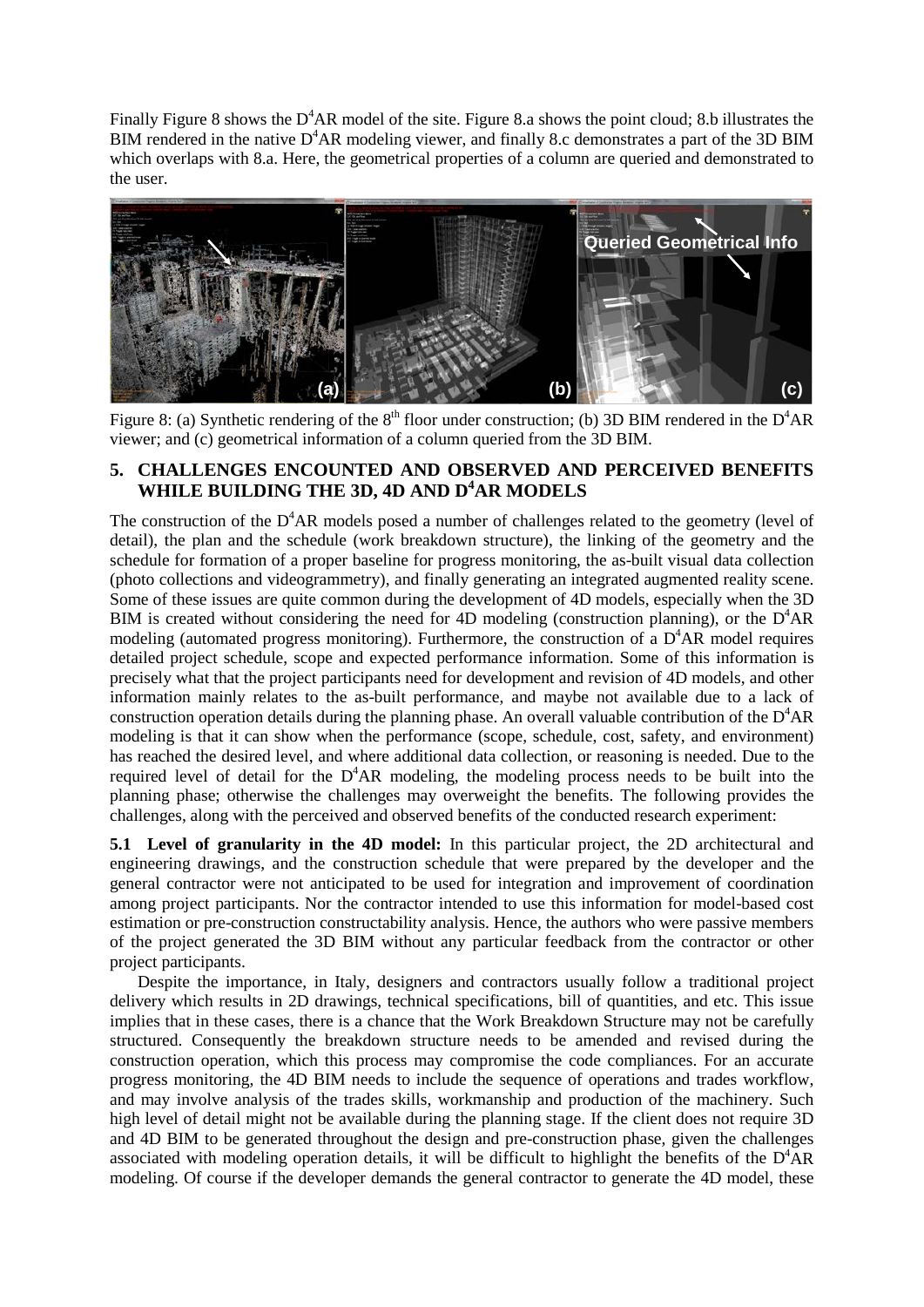challenges will be minimized. The authors observed that a highly detailed 4D model can facilitate visualization of potential pitfalls and reduction of construction waste throughout the  $D^4AR$  modeling process. It can also provide an effective work breakdown structure that aims to support trade's production and assembly plans. Overall, a detailed WBS in the *nD* model enables the following:

- 1. Construction physical progress and quantities can be monitored by superimposing 3D BIM elements with as-built point cloud models and identifying proper percentages of completion;
- 2. Progress tracking at construction activity-level can color-code elements and highlight excusable/ non-excusable delays, and assign responsibilities of the identified deviation to various trade contractors;
- 3. Progress monitoring at operation-level supports productivity assessments and enables corrective actions on the operation of the construction equipment, and the work crew;
- 4. Progressive quality monitoring enables accomplished or in-progress work to be continuously assessed and controlled to comply with the contractual agreements.
- 5. Unexpected workflows of the foremen and the crew can be continuously monitored to evaluate safety issues and other potential interferences (e.g. crossing restricted areas, working below handling equipment);
- 6. Provisional works (e.g., scaffolding, formworks) can be remotely inspected by comparing the visual as-built data with a visual inventory of expected solutions;
- 7. Motions and postures of the workers can be surveyed and analyzed for compliance with occupational health regulations.

**5.2 Information Management Systems:** In the observed case study, the team did not benefit from an online repository of project information. Having a web-based information sharing system can significantly help with the management of the as-planned and as-built data and can facilitate revision of the 4D model for an accurate  $D^4AR$  modeling and automated progress monitoring.

**5.3 Model Sharing:** A significant challenge observed in this project was that the 4D model was not required as part of the contract. Ideally the general and trade contractors can go through a collaborative process to generate the as-planned *nD* models. A formalized process can significantly minimize the challenges associated with the level of detail required for the  $D^{4}AR$  models.

**5.4 Communication:** The observations conducted in this study clearly show that there is a need for strong communication among parties that are involved in preparation of the 4D model. Particularly in this case study, due to the contractual relationship between the formwork company and the trade contractor, information was communicated very slowly with the team, and consequently generation of the 4D model was significantly slowed.

**5.5 Progress Data Collection and Extraction:** While high resolution digital cameras are cheap and their application for progress monitoring is affordable by all AEC professionals, there is still a need for proper training. The site managers and foremen should be provided with guidelines on how the required overlap and baseline among the images can be achieved. Since these photos are mainly used for comparison with the 4D model, it is important for the site managers and foremen to be familiar with the level of detail in BIM and the WBS. In modular high-rise building projects where significant progress can be achieved over a few days, it is important to train the team on the best locations and configurations that the photos can be taken from. In addition to the problems encountered in establishing photogrammetry and videogrammetry guidelines, the team also encountered several site conditions that affected implementation of the process. Inclement weather conditions and precipitations (e.g., rain and fog) can affect successful implementation of an image-based monitoring technique. In addition to the impact of different weather conditions, there are other constraints related to the construction site that should not be underestimated. Because of the particular location of the building in this case study, initially, during the substructure work, the team was only able to take pictures from one side of the building and therefore many elements were not in the field of view or they were simply occluded by the others. The team managed to take several photos from the top of the tower crane; nonetheless these photos were mainly suitable for formation of panoramas and most image pairs did not have a wide baseline for a proper 3D reconstruction. Image-based monitoring also requires establishment of good relationship with the construction personnel to enable photos to be taken with least amount of impact on the crew's productivity.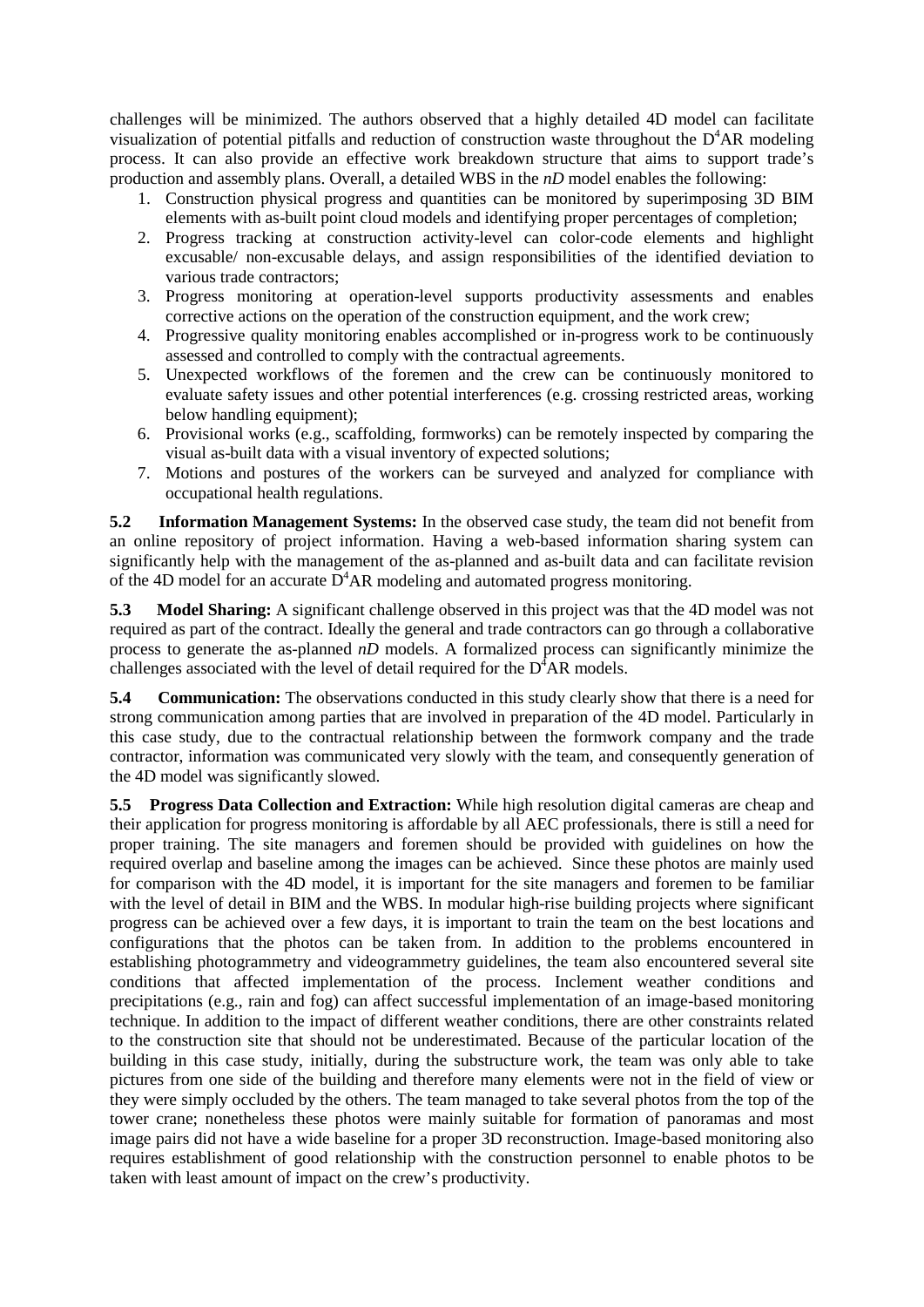**5.6 Progress Data Analysis:** Given the low visibility and challenges associated with the data collection, it seems imperative to study the impact of visibility (low visibility, high degree of occlusion) on the automated assessment of construction progress. For example, as shown in Figure 5.c only parts of the under construction components are visible. In these situations, there is a need for a mechanism that can provide feedback to the site manager and highlight the areas that do not have enough visual data for a proper assessment.

**5.7 Validation of the Automated Progress Detection and Feedback to Project Participants on the Confidence Factor in Measurements:** The end-user should be provided with a confidence factor to highlight the accuracy of progress measurements. In this particular study, using the unit rates provided by CMB, the authors were able to calculate budgeted cost of the work scheduled (BCWS) and the budgeted cost of the work performed (BCWP). This analysis is enabling the team to properly analyze the accuracy of the automated progress monitoring and identify the earned value deviations. Table 1 and Figure 9.a show the outcome of the Earned Value Analysis.

| Tuble 1. Barnea Value / final yors of the monitorea construction progress. |                 |                       |                       |
|----------------------------------------------------------------------------|-----------------|-----------------------|-----------------------|
|                                                                            | <b>TIME NOW</b> | <b>BCWS</b>           | <b>BCWP</b>           |
| <b>Foundations</b>                                                         | 09/12/2010      | $\epsilon$ 186,011.00 | $\epsilon$ 186,011.00 |
| Elevations level -2                                                        | 04/01/2011      | € 288,946.00          | € 288,946.00          |
| Elevations level -1                                                        | 22/02/2011      | € 436,485.00          | € 394,395.00          |
| Ed. 2 ground floor elevations                                              | 01/03/2011      | $\epsilon$ 455,245.00 | $\epsilon$ 413.245.00 |
| Ed. 2 first floor elevations                                               | 10/03/2011      | € 472,395.00          | € 430,395.00          |
| Ed. 2 second floor elevations                                              | 21/03/2011      | € 489,545.00          | € 447,545.00          |

Table 1: Earned Value Analysis of the monitored construction progress.

**5.8 Safety Analysis:** In Italy, safety guidelines are usually documented in textual format, and contractors do not generate visual safety plans. This minimizes the applicability of the  $D^4AR$  modeling for automated safety monitoring. Further research is required on (1) how *safety plans* can be generate to form proper monitoring baselines; (2) how in absence of safety plans, the site visual information can be analyzed to automatically identify unsafe locations and practices.

**5.9 Location-based Planning and Monitoring:** In activity-based planning and monitoring (CPM, PERT, MPM), corrective actions are made after the non-compliances or deviations have been detected. Consequently these approaches follow a *management-by-exception* approach and do not provide proactive warning mechanisms. For the purpose of providing preventive warnings, there is a need for a location-based planning approach which can contemplate aggregated activities in multiple variable physical locations, and consider locations as the main managerial factors. It will be beneficial if a location-based planning is adopted as part of the baseline in the  $D^4AR$  progress tracking. This enables improvement on the timeliness and reliability of the records and facilitates visual progress reporting. Figure 9.b shows the LBS and WBS color coding of the construction progress.



Figure 9: (a) Earned Value Analysis S-curve; (b) Color coded LBS and WBS

**5.10 On-demand Query of the Plan and As-built Information:** The D<sup>4</sup>AR models localize images in a common 3D environment and enable geo-spatial query of the plan and actual progress information. For example such a tool enables the end user to visually select a particular foundation wall from an image, query the budgeted cost of the work scheduled (BCWS), and compare it with the actual cost of the work performed (ACWP) for billing purposes.